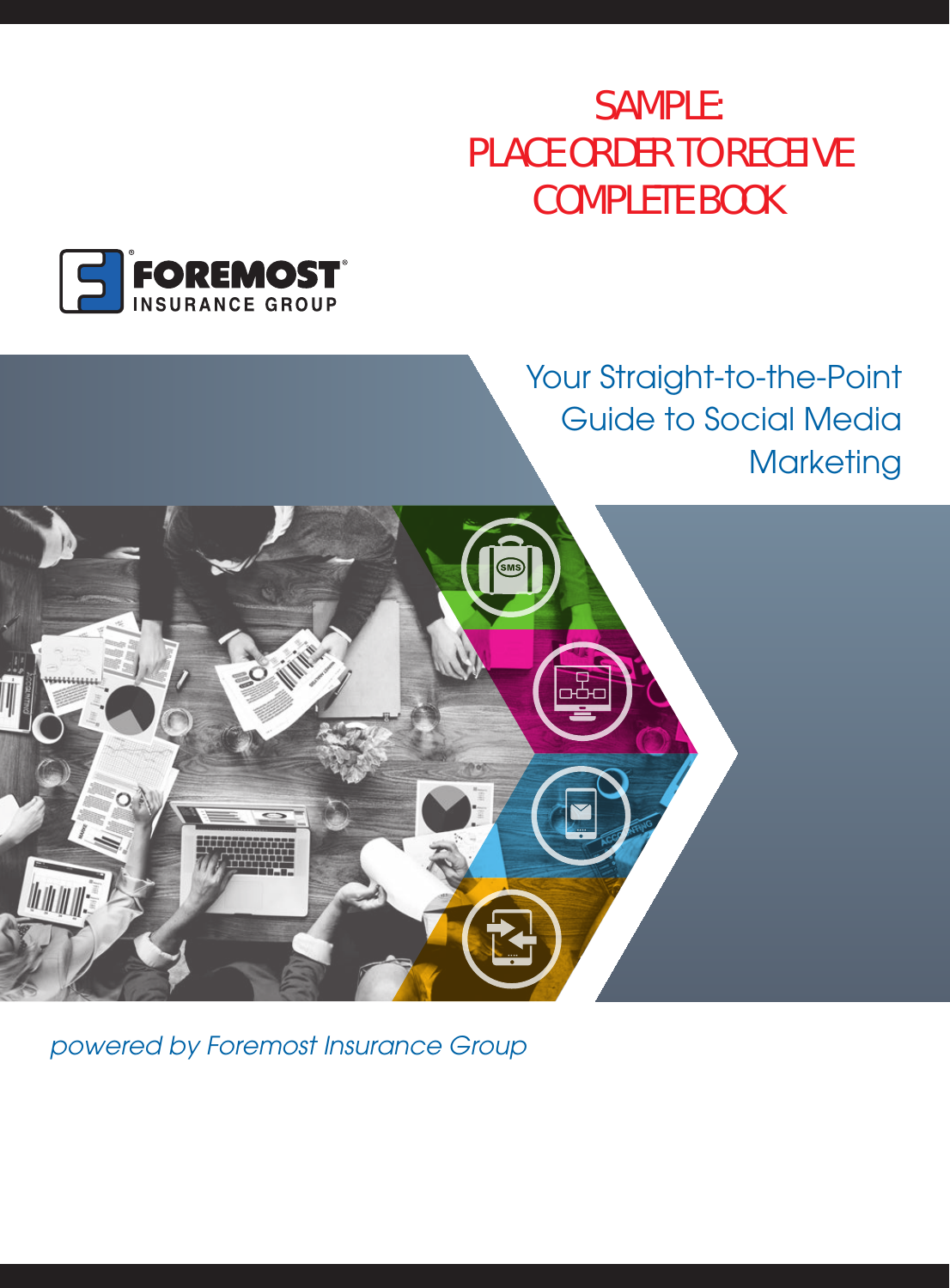# **INTRO**

It can be overwhelming and a little scary to manage your agency's social media presence. We totally get that. This is a judge-free zone. Whether you use social media every day, have somewhat of a plan, or haven't looked at your company's social media feed since last winter, this guide is for you.

Oh, you're a little skeptical about this social media thing? It's not nonsense or only for the Millennials in your life. Nearly **80%** of consumers say that companies on social media influence their purchases!1 That means your buyers are scouring the Web to research what they purchase. **When your agency has a solid social media presence, it helps establish credibility and trust with current and new customers.** And when existing customers write reviews and Tweet kudos about your agency on social media, you'll feel like you hit the marketing jackpot. **88%** of consumers trust online reviews as much as personal recommendations<sup>2</sup>. Word of mouth on the street: good. Word of mouth on social: incredible. You're re-thinking social media now, right?!

Social media marketing is pivotal to your brand because it's the newer version of traditional (TV, radio, and print) advertising – and one that can be much cheaper. On Facebook alone (we'll talk about other platforms as well) there are over 1 billion, and counting, daily active users according to the platform's website. Think about how many of those people have insurance buying power in their household. Social media's just too big to ignore.

Convinced now? Awesome. **The content in this booklet will teach you new techniques and tactics to improve your agency's social media presence and website. You'll learn what platforms to be on, when to post, what to post, the importance of content marketing, see real examples from Foremost's own successful feeds, tips on what to put on your agency's webpage and so much more.**

All the information in this booklet is based on our experience with social media marketing. The content of this booklet is subject to copyright protection and may not be reproduced without first obtaining our express written permission. We are not affiliated with any of these social media platforms or services, and we are unable to warrant their functionality nor are we responsible for any issues or consequences you may incur in your social media marketing efforts as a result of reading this booklet. This booklet is not intended to apprise you of all intellectual property and privacy laws that you need to comply with as you engage in your social media marketing efforts, please consult with your own legal advisor.

# table **OF CONTENTS**

| 04              | Which Platform Should My Agency Use?                         |
|-----------------|--------------------------------------------------------------|
| 06              | How To Pretty-Up Your Profile                                |
| 10              | The Skinny On Content Marketing                              |
| 11              | Personality and Identity                                     |
| $\overline{12}$ | What To Post, How To Create It, And When<br>To Hit "Publish" |
| 14              | In a Pinch To Create Content?                                |
| 15              | Three Tips for Better Smartphone Photos                      |
| 16              | When To Publish                                              |
| 17              | How To Measure Social Engagement                             |
| 20              | Get Your Agency Google On                                    |
| 21              | <b>Building A Following</b>                                  |
| 22              | Social Media Ads                                             |
| 26              | What's A Hash Brown, Er Hashtag?                             |
| 28              | Customer Service on Social Media                             |
| 30              | Tips For A Better Website                                    |